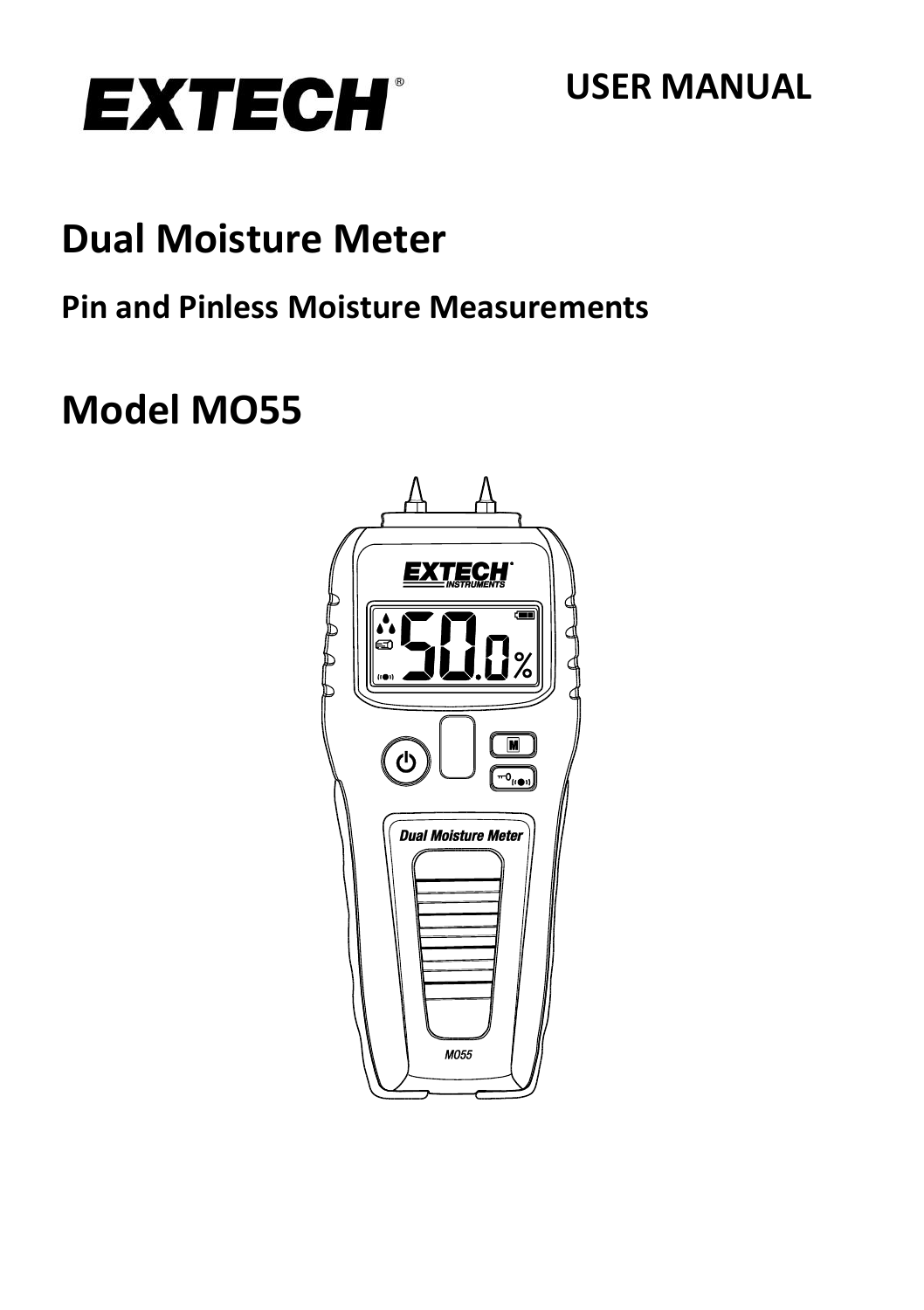## *Introduction*

Thank you for selecting the Extech MO55 Pin and Pinless Dual Moisture Meter. The compact MO55 takes quick Moisture level reference measurements (in percent %) on wood and building materials. The MO55 can be used in pinless mode (rear sensor) or in pin mode. The MO55 is simple to operate and offers measurement digits, audible tones and 'moisture drop' icons to indicate moisture level content.

The MO55 is ideal for building restoration projects and applications where moisture detection on floors and under carpets is critical. The MO55 is a great tool for analyzing the after-effects of water leakage behind walls and in ceilings.

This meter is shipped fully tested and calibrated and, with proper use, will provide years of reliable service. Please visit our website [\(www.extech.com\)](http://www.extech.com/) to check for the latest version of this User Guide, Product Updates, Product Registration, and Customer Support.

### *Features*

- Displays the moisture level in wood and building materials (wall board, sheet rock, cardboard, plaster, concrete, and mortar)
- Pinless (non-invasive) or Pin modes of operation
- Auto zero calibration for Pinless mode
- Audible tone rate beeps faster as the moisture level increases (8 tone variations)
- 'Moisture drop' Icons display low, medium and high levels of moisture content
- Easy-to-use, compact design
- Display Lock freezes reading on display
- Auto Power Off after 2 minutes conserves battery power
- Complete with protective cap and 9V battery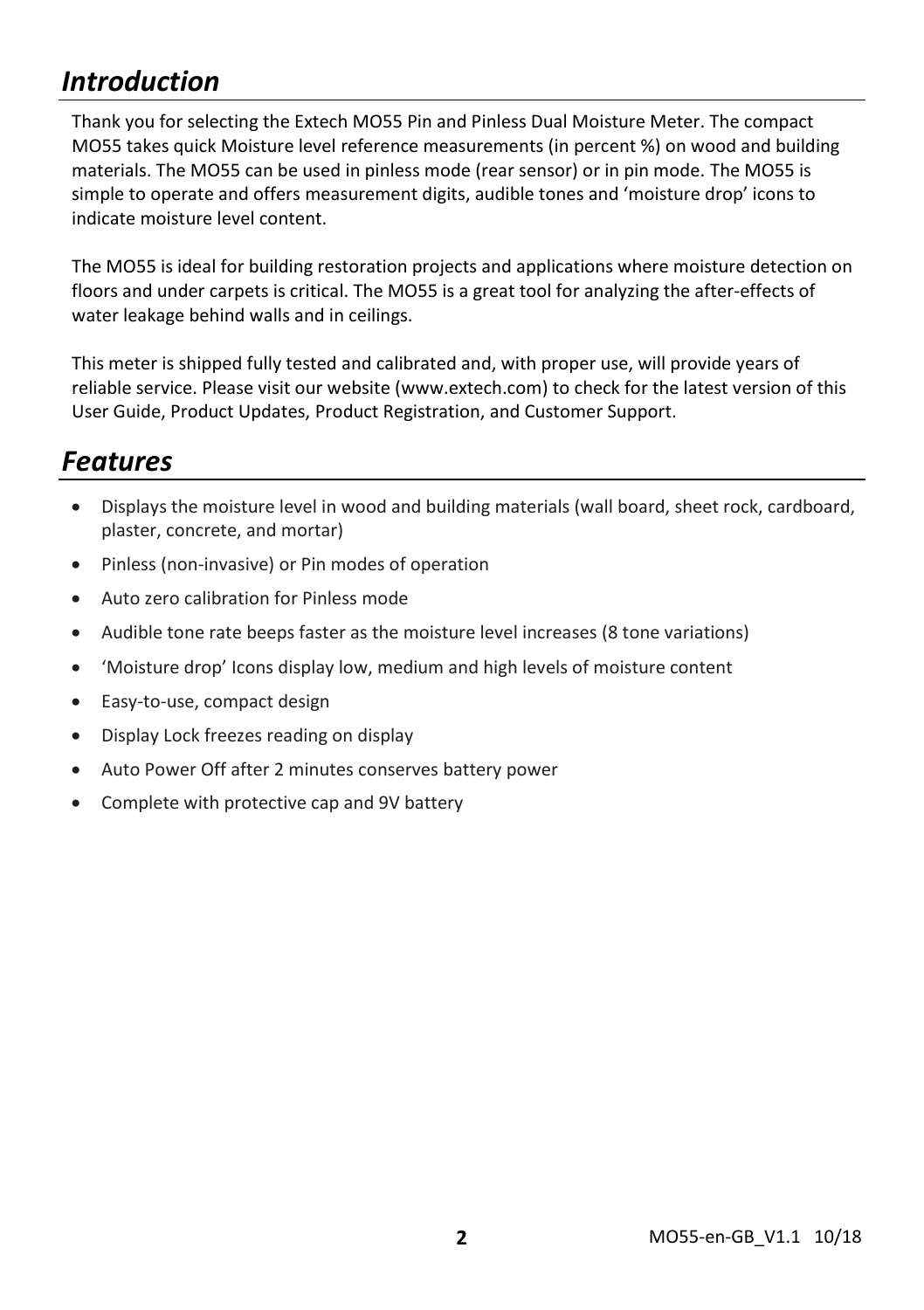## *Description*

#### **Meter Description**

- 1. Protective cover and pin-mode self-test circuit
- 2. Measurement pins
- 3. LCD Display
- 4. Power button
- 5. Mode (M) Pin/Pinless and Material selection
- 6. Display Lock/Beeper button
- 7. Internal sensor (rear)
- 8. Battery compartment (rear)



#### **Display Description**

- 1. Moisture Drop icons (1 droplet for low moisture content, 2 for medium, and 3 for high)
- 2. Wood mode
- 3. Building Material mode
- 4. Beeper active icon
- 5. Moisture reading digits
- 6. Percent moisture unit (relative)
- 7. Display Lock mode
- 8. Battery status icon



#### **Button Description**

| <b>Button</b>         | <b>Button name</b>                                           | <b>Description</b>                                                               |  |
|-----------------------|--------------------------------------------------------------|----------------------------------------------------------------------------------|--|
| (')                   | Press and hold to switch the meter ON or OFF<br>Power ON-OFF |                                                                                  |  |
| M                     | Mode (Material Select)                                       | Select Material (Wood, Building Materials) for<br>Pin or Pinless mode            |  |
| $\pi$ -O/( $\omega$ ) | Display Lock / Beeper control                                | Short press locks reading on the display<br>Long press toggles the Beeper ON/OFF |  |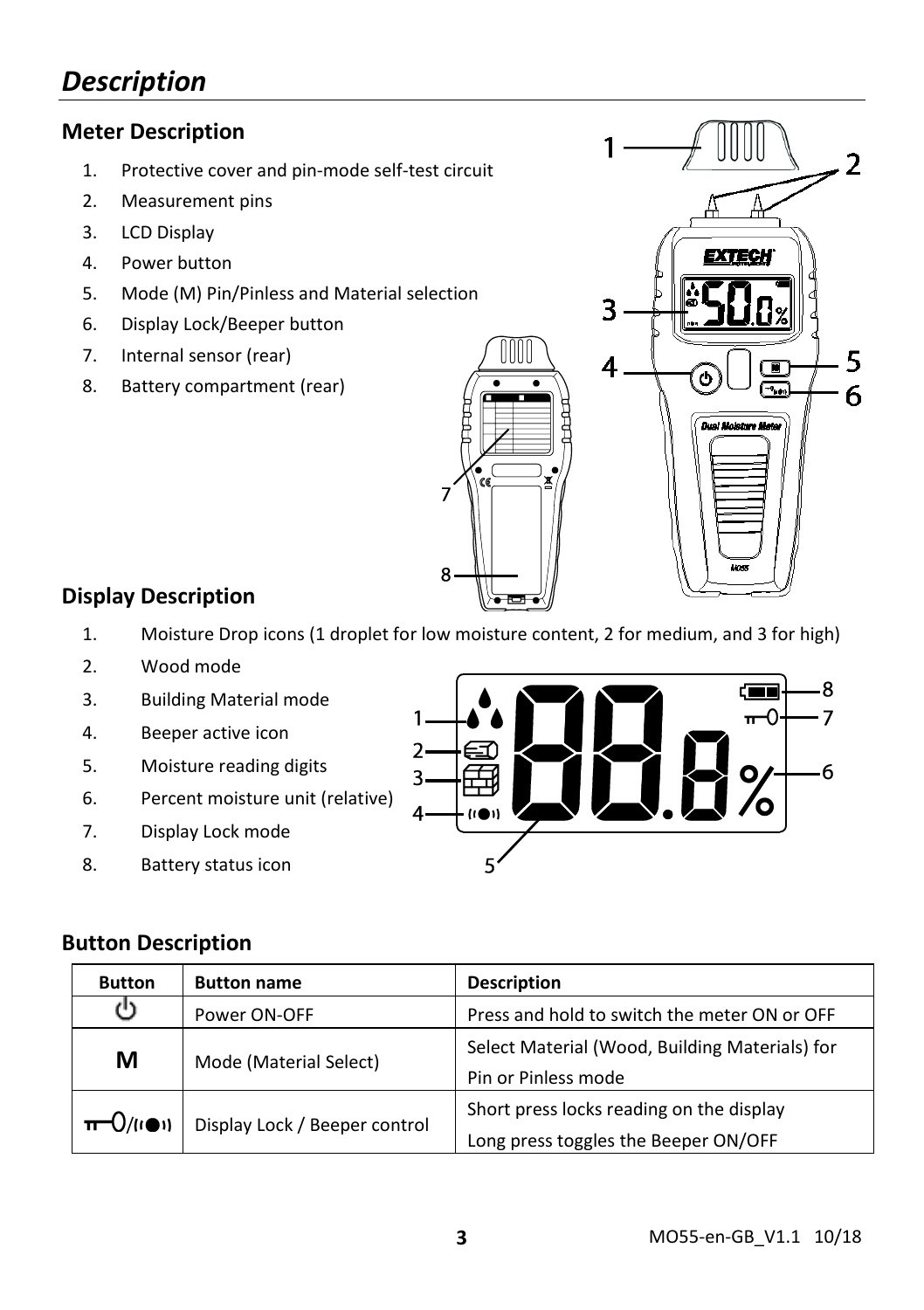## *Operation*

**CAUTION**: The electrode measurement pins are extremely sharp. Use care when handling this instrument. Cover the pins with the protective cap when not in use.

#### **Operating Steps**

- 1. For pin mode, carefully remove the protective/test cap to expose the electrode pins.
- 2. Switch the meter ON by long press of the  $\Phi$  button. The meter emits audible tones and the display switches on when the meter powers up. If the meter does not switch on please check the battery in the rear compartment.
- 3. Momentary presses of the Mode (M) button step through the following four material modes: Wood - Pin mode  $\Box$ , Building Material - Pin mode  $\boxplus$ , Wood - Pinless mode (icon blinking)  $-\frac{1}{2}$ , and Building Material - Pinless mode (icon blinking)  $-\frac{1}{2}$ .
- 4. For pin mode, push the electrode pins into the material under test.
- 5. For pinless mode, with power on, hold the meter in open air (rear sensor should be clear of hands and any objects) and then select material (step 3); the meter is now zero-calibrated. Press the sensor firmly against the surface under test to take a reading.



6. Observe the displayed reading in percent  $\%$ ), view the displayed moisture droplet icon  $\clubsuit$ and listen for the audible tones.

*1 moisture droplet for low readings; 2 for medium readings; 3 for high readings; refer to the chart on the back of the meter. Listen for the audible tone (fast beeping for higher readings and slow beeping for lower readings).There are eight (8) tone variations.*

7. Long press of the power button switches the meter off.

|                         |               | <b>PIN MODE</b>    |                                        | <b>PINLESS MODE</b> |                                        |
|-------------------------|---------------|--------------------|----------------------------------------|---------------------|----------------------------------------|
|                         |               | <b>WOOD (%)</b>    | <b>BUILDING</b><br><b>MATERIAL</b> (%) | <b>WOOD (%)</b>     | <b>BUILDING</b><br><b>MATERIAL (%)</b> |
| <b>TOTAL RANGE &gt;</b> |               | $5.0^{\circ}50.0$  | $1.5^{\sim}33.0$                       | $0.0^{\sim}99.9$    | $0.0^{\circ}99.9$                      |
|                         | LOW           | $5.0^{\sim}11.9$   | $1.5^{\sim}16.9$                       | $0.0^{\sim}16.9$    | $0.0^{\sim}16.9$                       |
|                         | <b>MEDIUM</b> | $12.0^{\circ}15.9$ | $17.0^{\circ}17.9$                     | 17.0~29.9           | 17.0~29.9                              |
|                         | <b>HIGH</b>   | 16.0~50.0          | $20.0^{\circ}33.0$                     | $30.0^{\circ}99.9$  | 30.0~99.9                              |

#### **Measurement Interpretation Table**

#### **Auto Power OFF (APO)**

To conserve battery energy the meter automatically switches off after a two-minute period of inactivity.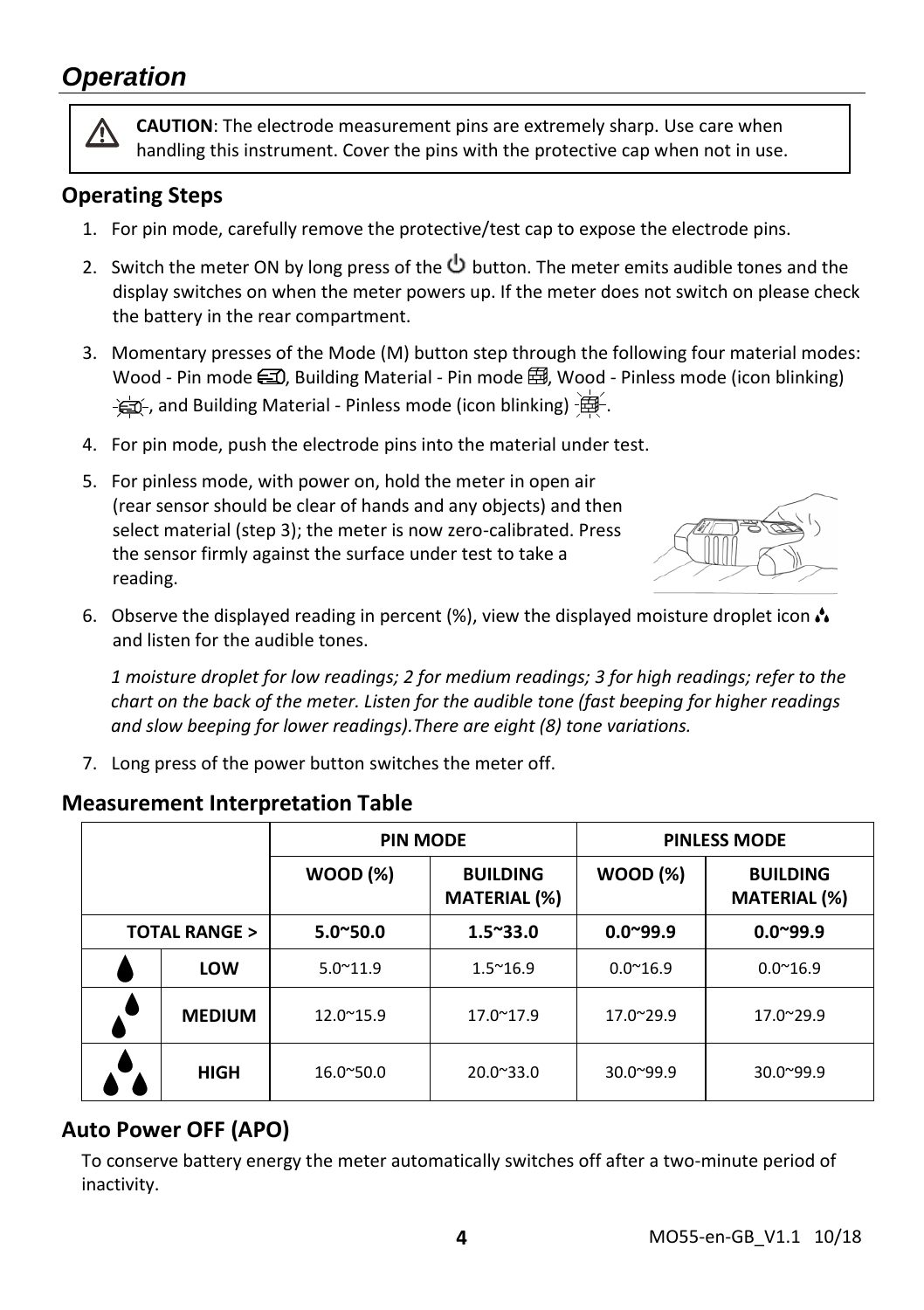#### **Display Lock**

Press the Display Lock button  $\pi$  O to freeze the displayed reading. The  $\pi$  O icon is visible on the display when Display Lock is active. Press  $\pi$  O again to return to the normal operating mode.

#### **Beeper ON/OFF**

The beeper defaults to ON. To switch the beeper OFF, press and hold the Display Lock/Audible Beeper button (IOI) until the icon disappears. When the beeper is active the audio display icon will be visible.

#### **Pin-Mode Self-Test**

Turn on the meter and set the meter to Pin mode Wood or Building materials and then touch the electrode pins to the contacts through the holes at the top of the Protective/Test cap. Expected result: **Wood** 17.0 to 19.0%; **Building** 15.5 to 17.5%

When the meter reads outside of these ranges please replace the battery and retry. If the meter continues to read outside of these ranges, the meter should be returned for service.

#### **Pinless Mode Comparison Measurements**

While holding the meter against a known dry surface, turn on the meter. Press the Mode (M) button to step to the preferred setting, blinking wood or blinking building material icon. The meter will now read 0% (relative/offset reading). Now move the meter to other areas to test to find higher levels of moisture.

### *Maintenance*

#### **Battery Replacement**

When the battery status icon  $\Gamma$  appears empty or flashing, replace the battery.

- 1. Remove the rear battery compartment cover by pushing the compartment latch.
- 2. Replace the 9V battery observing correct polarity.
- 3. Replace the compartment door securely.
- 4. Dispose of battery responsibly and within applicable legal regulations.



*Never dispose of used batteries or rechargeable batteries in household waste. As consumers, users are legally required to take used batteries to appropriate collection sites, the retail store where the batteries were purchased, or wherever batteries are sold.*

*Disposal: Do not dispose of this instrument in household waste. The user is obligated to take end-oflife devices to a designated collection point for the disposal of electrical and electronic equipment.*

#### **Care and Cleaning**

- When the instrument is not in use please keep the protective cap in place.
- Store the meter in a stable, dust-free environment; out of direct sunlight.
- Remove the battery from the instrument if the meter is to be stored for long periods or if the battery power symbol appears empty (or flashing) on the display.
- To clean the meter case, wipe with a damp cloth do not use solvents or abrasives.
- To clean the pins, wipe carefully with a damp cloth to remove residue; allow to dry well.